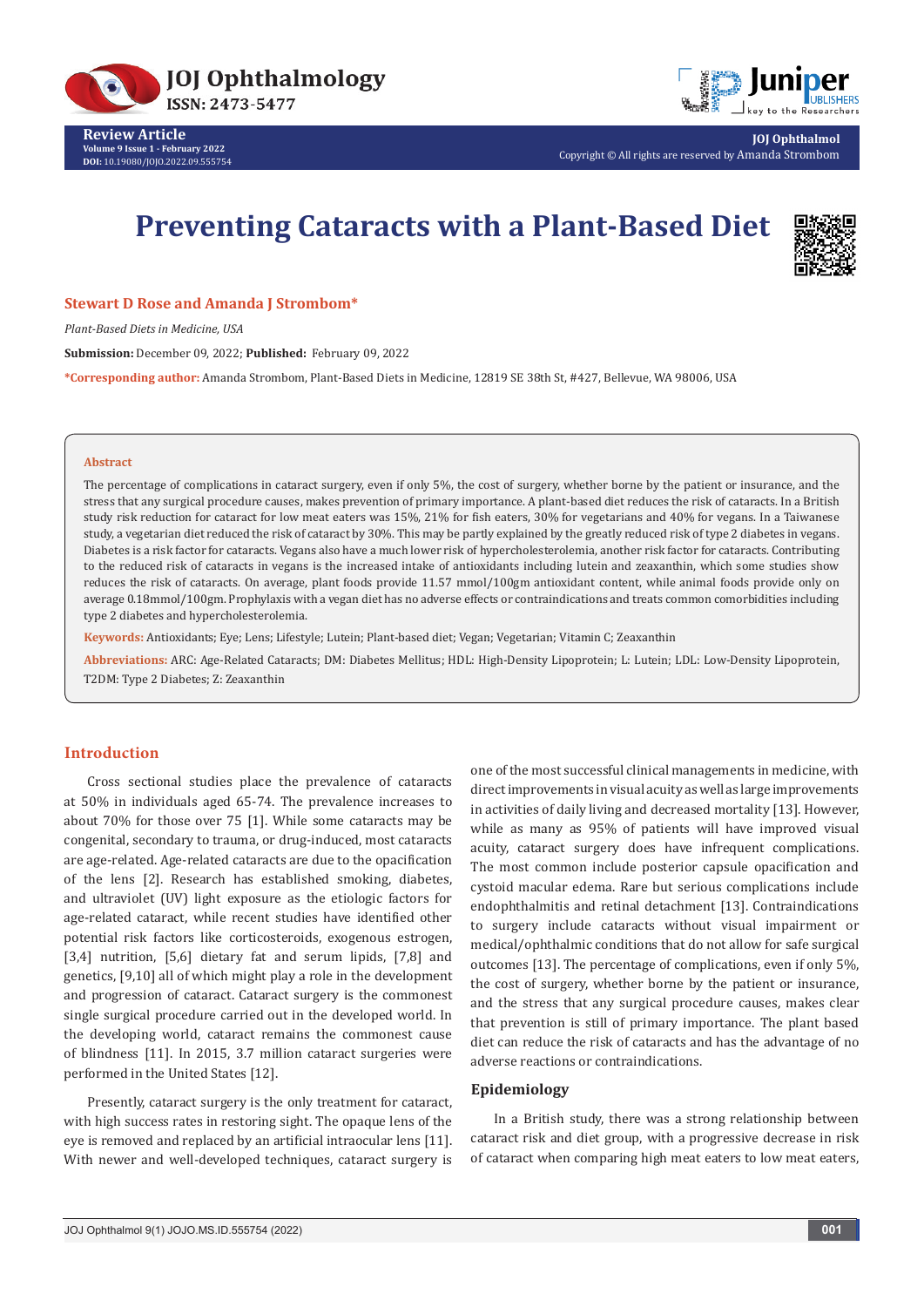fish eaters (participants who ate fish but not meat), vegetarians, and vegans respectively. The risk reduction for low meat eaters was 15%, 21% for fish eaters, 30% for vegetarians and 40% for vegans, [14] so there is a clear decline in the risk of cataracts with the decline in the consumption of animal products. This study focused on the overall dietary pattern instead of specific nutrients and is notable for the large number of cases examined, and that the conclusion was based on a cohort of health-conscious British residents [14]. It is interesting to note that alcohol intake, body mass index, physical activity, education, socioeconomic status, and dietary supplement use were not associated with cataract risk. Studies such as this one examining overall dietary patterns may be more clinically relevant since they can help determine the effects of numerous dietary factors in concert.

In a study of Taiwanese, a vegetarian diet reduced the risk of cataract by 30%. Vegetarians in this study had higher intakes of soy, vegetables, nuts, whole grains, dietary fiber, vitamin C, folate, and beta carotene than meat eaters. However, it may be that the overall dietary pattern was the critical factor in this study [15].

A study conducted in Greece showed that those consuming the most meat raised their risk of cataract by 46%, while consumption of vegetables decreased the risk 53% and fruit decreased the risk by 47%. It also showed that diets high in vitamin C and vitamin E both reduced the risk of cataracts by 50% [16].

## **Lutein and zeaxanthin intake**

Several epidemiologic studies show a negative association of cataract with lutein and zeaxanthin (L+Z) status, [17-20] although not all [21]. In a recent study, diets high in lutein and zeaxanthin were also inversely associated with the prevalence of nuclear cataracts or the percentage of patients requiring cataract extraction [22]. The same results were found in several previous studies (reviewed by Moeller et al. [23]. and Mares [24]. In one study, those in the high dietary L+Z group had a 23% lower prevalence of nuclear cataract compared to those in the low group [25]. Looking at plasma levels, a study showed that compared with subjects with low plasma zeaxanthin, those with high plasma zeaxanthin had a 75% decreased risk of nuclear cataract [26].

## **Hypercholesterolemia**

Looking more specifically at the association of cholesterol levels with risk of cataract development, a Chinese study showed that serum LDL-C and TG (triglyceride) levels were found to be independent risk factors for age-related cataracts (ARC) [27]. In a randomized study of patients with asymptomatic aortic stenosis, those who were treated with 40mg simvastatin plus 10mg ezetimibe were associated with 44% lower risk of cataract development, compared to those who received placebos [28]. Hiller et al. [7] reported that fasting hypertriglyceridaemia (≥250mg/dL) is associated with an increased risk of cataract in men. In a population-based, cross-sectional study, Tang et al. [29] found that high LDL (low-density lipoprotein) and low

HDL (high-density lipoprotein) were independent risk factors for ARC. However, Marks et al. [30] found contrasting results. Vegetarians, and most especially vegans, have a much lower risk of hypercholesterolemia (for both total cholesterol and LDL) and a less atherogenic profile [31,32]. Vegans, or total vegetarians, have the lowest levels. Vegetarian and vegan diets can be very efficacious in reducing serum cholesterol. For instance, patients in a 4-week plant-based diet program had significant reductions in total cholesterol (34mg/dl), LDL-C (25mg/dl) [33]. The lower risk of hypercholesterolemia in vegetarians, and especially vegans, could be one of the factors giving them a lower risk of cataracts.

## **Diabetes mellitus**

Diabetes Mellitus (DM) is another risk factor for cataracts, with diabetic patients 2–5 times more at risk for developing cataracts and at an earlier age [34] DM can affect all ocular structures, with cataract being the most common ocular complication [35]. In one study of an older population, high baseline fasting blood glucose was associated with the long-term incidence of cortical cataract and long-term progression of all three cataract subtypes [36].

DM can lead to pathologies in many tissues in the eye structure, with both a systemic chronic metabolic disease and a microangiopathic character [37]. Cataract is one of the major causes of visual impairment in diabetic patients [38]. Patients with DM are reported to be up to five times more likely to develop cataract, at an early age [34,36,39,40].

Those following a plant-based diet have a 78% reduction risk of Type II diabetes mellitus (T2DM), as well as a 56% reduced risk of metabolic syndrome. [41]. One study showed that in patients treated with a plant-based diet, the mean HbA1C dropped from 8.2% to 5.8%, with sixty-two percent of participants reaching normoglycemic levels (HbA1C < 6.0%) [42]. Compare this to a meta-analysis study of Metformin, where the average change of glycosylated hemoglobin was only 0.9%, [43] so, the effects of a plant-based diet rival, and in some cases, exceed the average effects of Metformin. The lower risk of type 2 diabetes may be another reason that vegetarians, and especially vegans, have a lower risk of cataracts.

## **Pathophysiology and intervention**

Cataract genesis involves the misfolding and aggregation of lens crystalline protein, leading to loss of lens transparency [44]. Oxidative stress and the subsequent oxidative damage to lens proteins is a known etiologic factor in the initiation and progression of cataract formation [45]. Factors contributing to oxidative stress, such as aging; cigarette smoking; exposure to ultraviolet B light; and diabetes, are well known risk factors for cataracts [46].

Antioxidants, available from dietary sources (predominantly plant-foods) help reduce oxidative stress. The antioxidants active in the lens include lutein, zeaxanthin, vitamin C and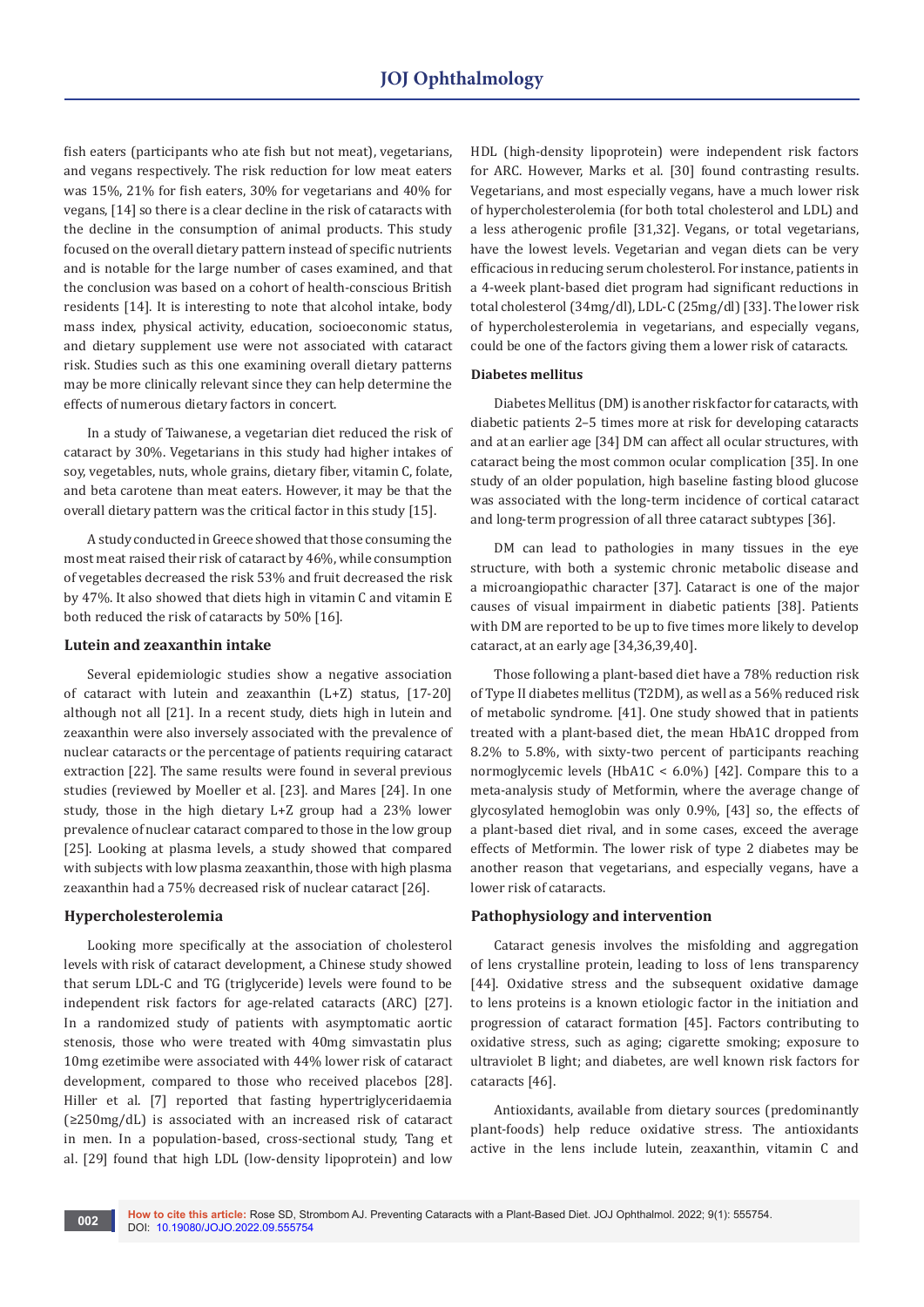glutathione. The lens acts as an oxygen sink with some of the highest concentrations of the antioxidant glutathione in the body. Glutathione scavenges reactive oxygen species, is a cofactor for repair enzymes, and is thought to be released into the aqueous humor to be used by the avascular tissues such as the cornea and trabecular network. With age, the supply of glutathione diminishes, and oxidative damage can accumulate, causing an opacification of the lens [47,48]. Glutathione levels were significantly lower in lenses with cataracts compared to healthy lenses [49].

Vitamin C (L-ascorbate or L-ascorbic acid) is present in the lens and surrounding ocular humors, which bathe the lens at a concentration 50-fold higher than that found in plasma [50,51]. It acts as a physiological "sunscreen" to protect the lens from UV (ultraviolet light) induced oxidative damage, and to regenerate vitamin E and glutathione to further increase antioxidant capacity. With advancing age, vitamin C levels in the lens decrease, and a decrease in vitamin C in the lens is associated with increasing cataract severity [52]. Consumption of additional dietary vitamin C can increase the concentration of vitamin C in the lens [53]. There is evidence that the incidence of cataract may be higher in persons who have a low plasma concentration of vitamin C [53].

The use of antioxidant vitamins for cataract prevention has long been investigated. However, a Cochrane review of randomized controlled trials revealed no benefit of supplementing vitamin C, vitamin E, or β-carotene, [54]. whereas most observational studies show a protective association between cataracts and dietary surrogates and biomarkers of fruits and vegetables [16,53,55].

A plant-based diet protects against chronic oxidative-stressrelated diseases. Dietary plants contain variable chemical families and amounts of antioxidants. Plant antioxidants may contribute to the beneficial health effects of dietary plant foods [57]. On average, plant foods provide 11.57 mmol/100gm antioxidant content, while animal foods provide only on average 0.18mmol/100gm [57]. It is therefore to be expected that a plant-based diet could decrease the risk of cataracts through reducing oxidative stress.

#### **Lutein and zeaxanthin**

Lutein and zeaxanthin are structural isomers that belong to a class of molecules called carotenoids. Carotenoids, which are primarily plant-derived lipophilic pigments, are essential factors in human health and development. It has been shown that lutein and zeaxanthin are entirely of dietary origin, humans cannot synthesize lutein and zeaxanthin de novo [58,59]. Carotenoids may be divided into two general classes: carotenes and xanthophylls [60]. Lutein and zeaxanthin are xanthophylls biochemically distinct from other carotenoids due to the presence of hydroxyl groups located at each end of these molecules. Lutein and zeaxanthin are the only carotenoids present in the lens [61], where they filter blue light and neutralize reactive oxygen species [62], scavenge superoxide and hydroxyl radicals [63], protect against ultraviolet-B-induced lipid peroxidation in cultured lens

epithelial cells [64], and may further play a role in membrane stability [65].

Meso-zeaxanthin is a relatively recently discovered structural isomer of zeaxanthin and appears to be a metabolite of lutein or zeaxanthin. It also has both light filtering and antioxidant properties [66].

## **Clinical considerations**

The U.S. Department of Agriculture reported that the average daily intake of lutein by Americans is about 1.7 mg per day, and in Europe, it is 2.3 mg per day. These values are far below the recommended dietary intake level of 6 to 14 mg per day to reduce the risk of cataract [67]. Prescribing these phytonutrients may be efficacious for the prevention of cataracts. Several studies reported that the administration of lutein and zeaxanthin supplements was associated with a reduced risk of cataract. [17-19,68,69,70]. These supplements are widely available. However, a plant-based diet can supply the necessary amounts of these phytonutrients. Patients should be encouraged to eat plenty of foods containing lutein and zeaxanthin along with other plant foods containing antioxidants, as a part of a healthy plant-based diet. Lutein can be found in several vegetables such as kale, spinach, romaine lettuce, broccoli, and some nuts such as pistachio nuts. Zeaxanthin can be found in foods such as corn, orange peppers, mango, and orange juice [71,72]. Foods that are rich in sulfur, including cruciferous vegetables and allium vegetables, also support the production of glutathione [73,74].

While vitamin supplementation in the absence of deficiency is not indicated for the prevention of cataracts, when prescribing a plant-based diet as prophylaxis, supplementation with vitamin B12 is necessary. Vegetarians with limited or no vitamin B12 intake are at risk for elevated homocysteine levels [75]. Hyperhomocysteinemia has been associated with a higher risk of cortical cataract in the Blue Mountains Eye Study [76]. Therefore, vitamin B12 supplements, necessary for all patients on a plant-based diet anyway, should be prescribed. Vitamin B12 has been demonstrated to be safe in doses up to 1,000 times the recommended dietary allowance and is safe in pregnancy [77]. After the age of 50, the amount of intrinsic factor available is reduced, leading to malabsorption of B12 in many seniors. However, approximately 1% of oral vitamin B12 can be absorbed passively in the absence of intrinsic factor [78,79]. Therefore, even senior patients can obtain sufficient B12 through large oral doses.

A plant-based diet can be very efficacious in the prevention and treatment of comorbidities such as hypercholesterolemia and type 2 diabetes. For instance, the plant-based diet is as efficacious as Lovastatin and is more efficacious than Metformin in treating type 2 diabetes [80,41]. It also reduces the risk of several other pathologies such as coronary artery disease [80] stroke [81] osteoarthritis [82] prostate and colon cancer, [83,84] diverticular disease [85] ulcerative colitis [86]. Crohn's disease [87].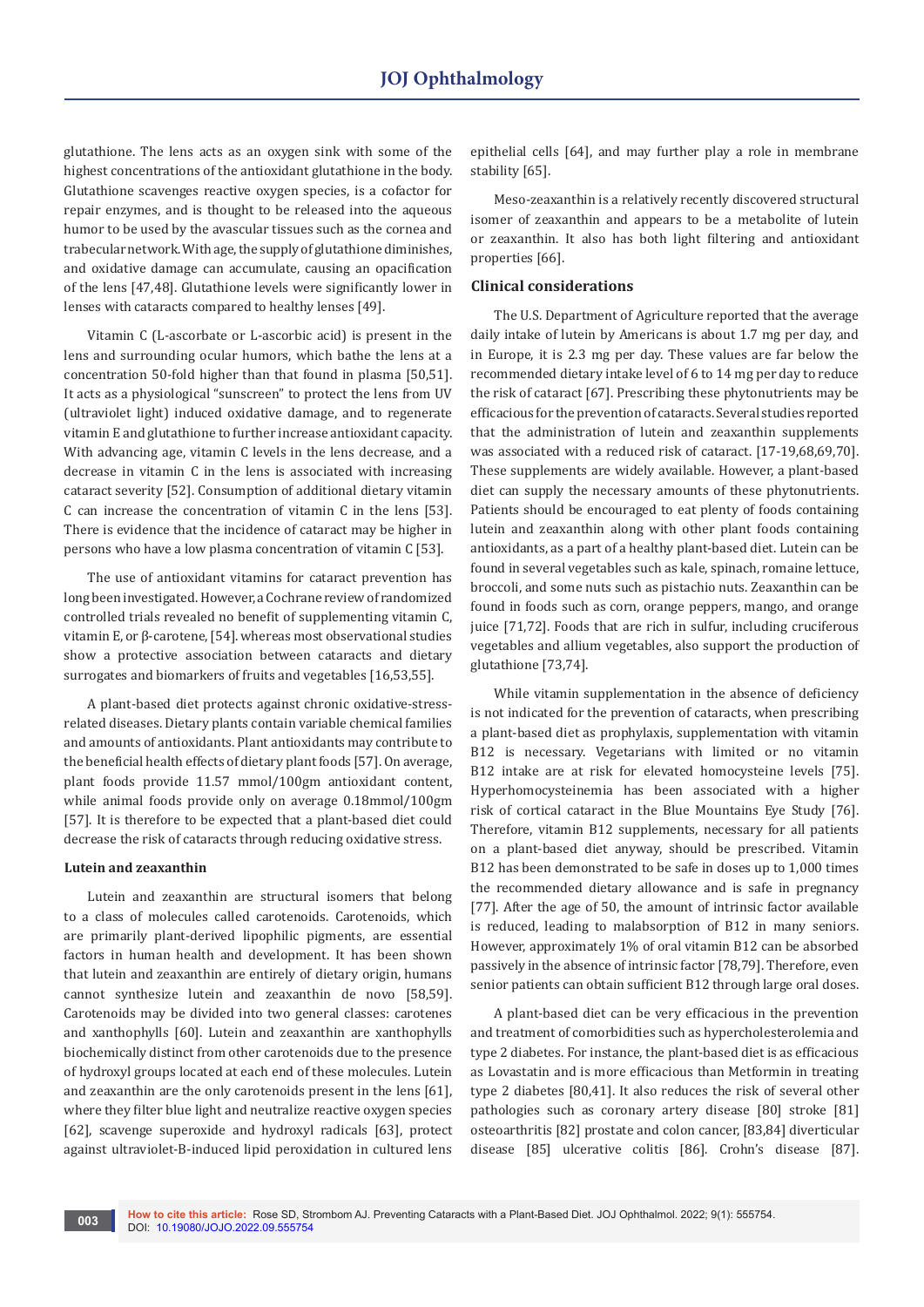Grave's disease, Hashimoto's thyroiditis [88]. and rheumatoid arthritis [89] just to name a few. When treating comorbidities, it is important to titrate relevant medications as the effect of the plant-based diet become evident. Lab work should be done before starting treatment with a plant-based diet and then 6 to 8 weeks afterwards. Of course, other pathogenic factors besides food, such as exposure to UV radiation, need to be kept in mind and addressed with any patient.

# **Discussion**

Epidemiological studies show a decreased risk of cataracts in vegetarians and an even greater risk reduction in vegans. This may be due to the antioxidants found in plant foods, but there may be other active substances in plant foods that help lower the risk as well. The avoidance of animal-derived foods may also contribute to the reduced risk. While surgical treatments are available, it's in the best interest of the patient not to need it. There's no doubt that technology has revolutionized medicine with widespread benefit to humanity. However, it should be remembered that methods of prevention requiring little technology, such as the plant-based diet, can be very efficacious.

Cataracts are the leading cause of preventable blindness in the developing world. In these regions limited access to surgery makes prevention, always of prime importance, even more valuable. Plant-based diets offer an affordable and accessible prophylaxis. Cataract patients tend to be older and often present with common comorbidities that could have been prevented and can be treated with a plant-based diet. The plant-based diet also has the advantages of having no adverse reactions or contraindications.

One weakness of this review is that many studies do not report the subtype of age-related cataract. However, all subtypes will most likely require surgery. Therefore, prescribing a plant-based diet to reduce the risk of cataracts will still reduce the necessity for surgical treatment.

#### **References**

- 1. Riordan-Eva P, Whitcher J (2008) Vaughan & Asbury's General Ophthalmology. (17<sup>th</sup> edn), McGraw Hill, New York, United States.
- 2. [West S \(2000\) Looking forward to 20/20: A focus on the epidemiology](https://pubmed.ncbi.nlm.nih.gov/10939008/)  [of eye diseases. Epidemiologic Rev 22\(1\): 64-70.](https://pubmed.ncbi.nlm.nih.gov/10939008/)
- 3. [Younan C, Mitchell P, Cumming RG, Panchapakesan J, Rochtchina E, et](https://pubmed.ncbi.nlm.nih.gov/12034578/)  [al. \(2002\) Hormone replacement therapy, reproductive factors, and](https://pubmed.ncbi.nlm.nih.gov/12034578/)  [the incidence of cataract and cataract surgery: the Blue Mountains eye](https://pubmed.ncbi.nlm.nih.gov/12034578/)  [study. Am J epidemiol 155\(11\): 997-1006.](https://pubmed.ncbi.nlm.nih.gov/12034578/)
- 4. [Mukesh BN, Le A, Dimitrov PN, Ahmed S, Taylor HR, et al. \(2006\)](https://pubmed.ncbi.nlm.nih.gov/16401788/)  [Development of cataract and associated risk factors: the Visual](https://pubmed.ncbi.nlm.nih.gov/16401788/)  [Impairment project. Arch Ophthalmol 124\(1\): 79-85.](https://pubmed.ncbi.nlm.nih.gov/16401788/)
- 5. [Wu S, Leske M \(2000\) Antioxidants and cataract formation: a summary](https://pubmed.ncbi.nlm.nih.gov/11064858/)  [review. Int Ophthalmol Clin 40\(4\): 71-81.](https://pubmed.ncbi.nlm.nih.gov/11064858/)
- 6. [Leske MC, Chylack Jr LT, Wu SY \(1991\) The lens opacities case-control](https://pubmed.ncbi.nlm.nih.gov/1993036/)  [study. risk factors for cataract. Arch Ophthalmol 109\(2\): 244-251.](https://pubmed.ncbi.nlm.nih.gov/1993036/)
- 7. [Hiller R, Sperduto RD, Reed GF, D'Agostino RB, Wilson PWF](https://pubmed.ncbi.nlm.nih.gov/12623825/)  [\(2003\) Serum lipids and age-related lens opacities: a longitudinal](https://pubmed.ncbi.nlm.nih.gov/12623825/)  [investigation: the Framingham Studies. Ophthalmology 110\(3\): 578-](https://pubmed.ncbi.nlm.nih.gov/12623825/)

[583.](https://pubmed.ncbi.nlm.nih.gov/12623825/)

- 8. [Jahn CE, Janke M, Winowski H, von Bergmann K, Leiss O, et al. \(1986\)](https://pubmed.ncbi.nlm.nih.gov/3737111/)  [Identification of metabolic risk factors for posterior subcapsular](https://pubmed.ncbi.nlm.nih.gov/3737111/)  [cataract. Ophthalmic Res 18\(2\): 112-116.](https://pubmed.ncbi.nlm.nih.gov/3737111/)
- 9. [The Framingham Offspring Eye Study Group \(1994\) Familial](https://pubmed.ncbi.nlm.nih.gov/8067349/)  [aggregation of lens opacities: the Framingham Eye Study and the](https://pubmed.ncbi.nlm.nih.gov/8067349/)  [Framingham Offspring Eye Study. Am J Epidemiol 140\(6\): 555-564.](https://pubmed.ncbi.nlm.nih.gov/8067349/)
- 10. [Heiba IM, Elston RC, Klein BE, Klein R \(1995\) Evidence for a major](https://pubmed.ncbi.nlm.nih.gov/7822150/)  [gene for cortical cataract. Invest Ophthalmol Vis Sci 36\(1\): 227-235.](https://pubmed.ncbi.nlm.nih.gov/7822150/)
- 11. [Allen D, Vasavada A \(2006\) Cataract and surgery for cataract. BMJ](https://pubmed.ncbi.nlm.nih.gov/16840470/)  [333\(7559\): 128-132.](https://pubmed.ncbi.nlm.nih.gov/16840470/)
- 12. [Ianchulev T, Litoff D, Ellinger D, Stiverson K, Packer M \(2016\) Office-](https://pubmed.ncbi.nlm.nih.gov/26804760/)[Based Cataract Surgery: Population Health Outcomes Study of More](https://pubmed.ncbi.nlm.nih.gov/26804760/)  [than 21 000 Cases in the United States. Ophthalmology 123\(4\): 723-](https://pubmed.ncbi.nlm.nih.gov/26804760/) [728.](https://pubmed.ncbi.nlm.nih.gov/26804760/)
- 13. Moshirfar M, Milner D, Patel B (2021) Cataract Surgery. Treasure Island (FL): StatPearls Publishing.
- 14. [Appleby PN, Allen NE, Key TJ \(2011\) Diet, vegetarianism, and cataract](https://pubmed.ncbi.nlm.nih.gov/21430115/)  [risk. Am J Clin Nutr 93\(5\): 1128-1135.](https://pubmed.ncbi.nlm.nih.gov/21430115/)
- 15. [Chiu T, Chang C, Lin C, Lin M \(2021\) A vegetarian diet is associated](https://pubmed.ncbi.nlm.nih.gov/33309591/)  [with a lower risk of cataract, particularly among individuals with](https://pubmed.ncbi.nlm.nih.gov/33309591/)  [overweight: A prospective study. J Acad Nutr Diet 121\(4\): 669-677.](https://pubmed.ncbi.nlm.nih.gov/33309591/)
- 16. [Theodoropoulou S, Samoli E, Theodossiadis PG, Papathanassiou M,](https://pubmed.ncbi.nlm.nih.gov/23715849/)  [Lagiou A, et al. \(2013\) Diet and cataract: A case-control study. Int](https://pubmed.ncbi.nlm.nih.gov/23715849/)  [Ophthalmol 34\(1\): 59-68.](https://pubmed.ncbi.nlm.nih.gov/23715849/)
- 17. [Chasan-Taber L, Willett WC, Seddon JM, Stampfer MJ, Rosner B, et al.](https://pubmed.ncbi.nlm.nih.gov/10500020/)  [\(1999\) A prospective study of carotenoid and vitamin A intakes and](https://pubmed.ncbi.nlm.nih.gov/10500020/)  [risk of cataract extraction in US women. Am J Clin Nutr 70\(4\): 509-516.](https://pubmed.ncbi.nlm.nih.gov/10500020/)
- 18. [Brown L, Rimm EB, Seddon JM, Giovannucci EL, Chasan Taber L, et al.](https://pubmed.ncbi.nlm.nih.gov/10500021/)  [\(1999\) A prospective study of carotenoid intake and risk of cataract](https://pubmed.ncbi.nlm.nih.gov/10500021/)  [extraction in US men. Am J Clin Nutr 70\(4\): 517-524.](https://pubmed.ncbi.nlm.nih.gov/10500021/)
- 19. [Lyle BJ, Mares Perlman JA, Klein BE, Klein R, Greger JL \(1999\)](https://pubmed.ncbi.nlm.nih.gov/10221316/)  [Antioxidant intake and risk of incident age-related nuclear cataracts in](https://pubmed.ncbi.nlm.nih.gov/10221316/)  [the Beaver Dam Eye Study. Am J Epidemiol 149\(9\): 801-809.](https://pubmed.ncbi.nlm.nih.gov/10221316/)
- 20. [Jacques PF, Chylack LT, Hankinson SE, Khu PM, Rogers G, et al. \(2001\)](https://pubmed.ncbi.nlm.nih.gov/11448323/)  [Long-term nutrient intake and early age-related nuclear lens opacities.](https://pubmed.ncbi.nlm.nih.gov/11448323/)  [Arch Ophthalmol 119\(7\): 1009-1019.](https://pubmed.ncbi.nlm.nih.gov/11448323/)
- 21. [Valero M, Fletcher A, De Stavola B, Vioque J, Alepuz V \(2002\) Vitamin](https://pubmed.ncbi.nlm.nih.gov/12042450/)  [C is associated with reduced risk of cataract in a Mediterranean](https://pubmed.ncbi.nlm.nih.gov/12042450/)  [population. J Nutr 132\(6\): 1299-1306.](https://pubmed.ncbi.nlm.nih.gov/12042450/)
- 22. [Vu H, Robman L, Hodge A, McCarty C, Taylor H \(2006\) Lutein and](https://pubmed.ncbi.nlm.nih.gov/16936087/)  [zeaxanthin and the risk of cataract: the Melbourne visual impairment](https://pubmed.ncbi.nlm.nih.gov/16936087/)  [project. Invest Ophthalmol Vis Sci 47\(9\): 3783-3786.](https://pubmed.ncbi.nlm.nih.gov/16936087/)
- 23. [Moeller S, Jacques P, Blumberg J \(2000\) The potential role of dietary](https://pubmed.ncbi.nlm.nih.gov/11023002/)  [xanthophylls in cataract and age-related macular degeneration. J Am](https://pubmed.ncbi.nlm.nih.gov/11023002/)  [Col Nutr 19\(5 Suppl\): 522S-527S.](https://pubmed.ncbi.nlm.nih.gov/11023002/)
- 24. Mares J (2003) Carotenoids and eye disease: epidemiologic evidence. In: Krinsky N, Mayne S (Eds.), Carotenoids in health & disease. Marcel Dekker, New York, Inc; p. 427.
- 25. [Moeller SM, Voland R, Tinker L, Blodi BA, Klein ML, et al. \(2008\)](https://pubmed.ncbi.nlm.nih.gov/18332316/)  [Associations between age-related nuclear cataract and lutein and](https://pubmed.ncbi.nlm.nih.gov/18332316/)  [zeaxanthin in the diet and serum in the carotenoids in the age-related](https://pubmed.ncbi.nlm.nih.gov/18332316/)  [eye disease study, an ancillary study of the women's health initiative.](https://pubmed.ncbi.nlm.nih.gov/18332316/)  [Arch Ophthalmol 126\(3\): 354-364.](https://pubmed.ncbi.nlm.nih.gov/18332316/)
- 26. [Delcourt C, Carrière I, Delage M, Barberger Gateau P, Schalch W, et](https://pubmed.ncbi.nlm.nih.gov/16723441/)  [al. \(2006\) Plasma lutein and zeaxanthin and other carotenoids as](https://pubmed.ncbi.nlm.nih.gov/16723441/)  [modifiable risk factors for age-related maculopathy and cataract: The](https://pubmed.ncbi.nlm.nih.gov/16723441/)  [POLA Study. Invest Ophthalmol Vis Sci 47\(6\): 2329-2335.](https://pubmed.ncbi.nlm.nih.gov/16723441/)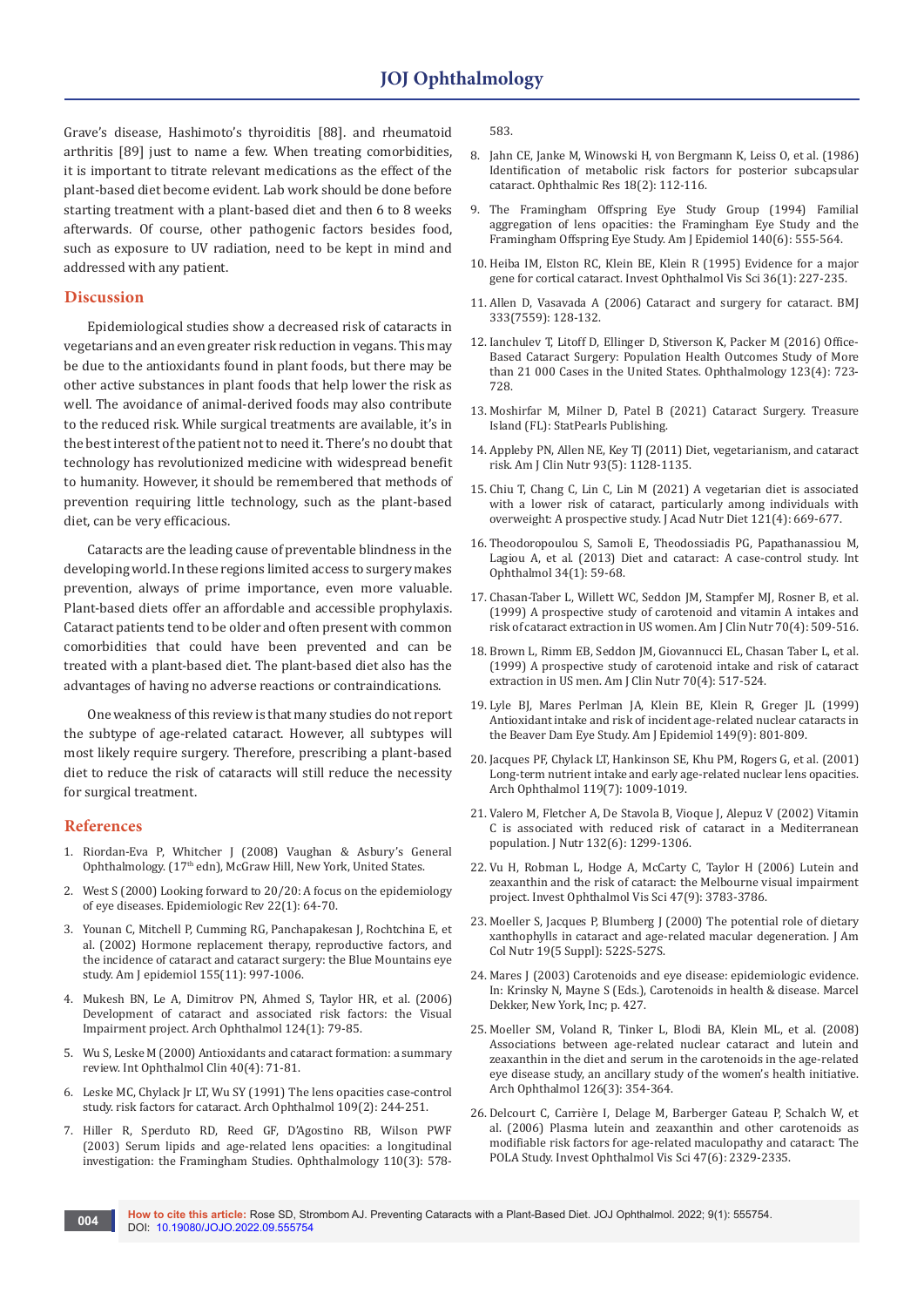- 27. [Li S, Li D, Zhang Y, Teng J, Shao M, et al. \(2018\) Association between](https://pubmed.ncbi.nlm.nih.gov/29626052/)  [serum lipids concentration and patients with age-related cataract in](https://pubmed.ncbi.nlm.nih.gov/29626052/)  [China: a cross-sectional, case–control study. BMJ Open 8\(4\): e021496.](https://pubmed.ncbi.nlm.nih.gov/29626052/)
- 28. [Bang CN, Greve AM, La Cour M, Boman K, Gohlke Bärwolf C \(2015\)](https://pubmed.ncbi.nlm.nih.gov/26602073/)  [Effect of randomized lipid lowering with simvastatin and ezetimibe on](https://pubmed.ncbi.nlm.nih.gov/26602073/)  [cataract development \(from the Simvastatin and Ezetimibe in Aortic](https://pubmed.ncbi.nlm.nih.gov/26602073/)  [Stenosis Study\). Am J Cardiol 116\(12\): 1840-1844.](https://pubmed.ncbi.nlm.nih.gov/26602073/)
- 29. [Tang Y, Wang X, Wang J, Huang W, Gao Y, et al. \(2016\) Prevalence of age](https://pubmed.ncbi.nlm.nih.gov/26975031/)[related cataract and cataract surgery in a Chinese adult population: the](https://pubmed.ncbi.nlm.nih.gov/26975031/)  [Taizhou eye study. Investig Ophthalmol Vis Sci 57\(3\): 1193-1200.](https://pubmed.ncbi.nlm.nih.gov/26975031/)
- 30. [Marks R, Hale W, Perkins L, May F, Stewart R \(1988\) Cataracts in](https://pubmed.ncbi.nlm.nih.gov/3339549/)  [Dunedin Program participants: an evaluation of risk factors. J Cataract](https://pubmed.ncbi.nlm.nih.gov/3339549/)  [Refract Surg 14\(1\): 58-63.](https://pubmed.ncbi.nlm.nih.gov/3339549/)
- 31. [Thorogood M, Carter R, Benfield L, MCPherson K, Mann J \(1987\)](https://pubmed.ncbi.nlm.nih.gov/3115444/)  [Plasma lipids and lipoprotein cholesterol concentrations in people](https://pubmed.ncbi.nlm.nih.gov/3115444/)  [with different diets in Britain. British Medical Journal \(Clin Res Ed\)](https://pubmed.ncbi.nlm.nih.gov/3115444/)  [295\(6594\): 351-353.](https://pubmed.ncbi.nlm.nih.gov/3115444/)
- 32. [Haddad E, Berk L, Kettering J, Hubbard R, Peters W \(1999\) Dietary](https://pubmed.ncbi.nlm.nih.gov/10479236/)  [intake and biochemical, hematologic, and immune status of vegans](https://pubmed.ncbi.nlm.nih.gov/10479236/)  [compared with nonvegetarians. Am J Clin Nutr 70\(3 Suppl\): 586S-593S.](https://pubmed.ncbi.nlm.nih.gov/10479236/)
- 33. [Najjar R, Moore C, Montgomery B \(2018\) A defined, plant‐based](https://pubmed.ncbi.nlm.nih.gov/29575002/)  [diet utilized in an outpatient cardiovascular clinic effectively treats](https://pubmed.ncbi.nlm.nih.gov/29575002/)  [hypercholesterolemia and hypertension and reduces medications. Clin](https://pubmed.ncbi.nlm.nih.gov/29575002/)  [Cardiol 41\(3\): 307-313.](https://pubmed.ncbi.nlm.nih.gov/29575002/)
- 34. [Klein BE, Klein R, Wang Q, Moss SE \(1995\) Older-onset diabetes and](https://pubmed.ncbi.nlm.nih.gov/7585233/)  [lens opacities: The Beaver Dam Eye Study. Ophthalm Epid 2\(1\): 49-55.](https://pubmed.ncbi.nlm.nih.gov/7585233/)
- 35. [Kiziltoprak H, Tekin K, Inanc M, Goker Y \(2019\) Cataract in diabetes](https://pubmed.ncbi.nlm.nih.gov/30891150/)  [mellitus. World J Diabetes 10\(3\): 140-153.](https://pubmed.ncbi.nlm.nih.gov/30891150/)
- 36. [Saxena S, Mitchell P, Rochtchina E \(2004\) Five-year incidence of](https://pubmed.ncbi.nlm.nih.gov/15512989/)  [cataract in older persons with diabetes and pre-diabetes. Ophthalmic](https://pubmed.ncbi.nlm.nih.gov/15512989/)  [Epidemiol 11\(4\): 271-277.](https://pubmed.ncbi.nlm.nih.gov/15512989/)
- 37. [Skarbez K, Priestley Y, Hoepf M, Koevary S \(2010\) Comprehensive](https://pubmed.ncbi.nlm.nih.gov/21760834/)  [review of the effects of diabetes on ocular health. Expert Rev](https://pubmed.ncbi.nlm.nih.gov/21760834/)  [Ophthalmol 5\(4\): 557-577.](https://pubmed.ncbi.nlm.nih.gov/21760834/)
- 38. [Drinkwater J, Davis W, Davis T \(2019\) A systematic review of risk](https://pubmed.ncbi.nlm.nih.gov/30209868/)  [factors for cataract in type 2 diabetes. Diabetes Metab Res Rev 35\(1\):](https://pubmed.ncbi.nlm.nih.gov/30209868/)  [e3073.](https://pubmed.ncbi.nlm.nih.gov/30209868/)
- 39. [Klein B, Klein R, Lee K \(1998\) Diabetes, cardiovascular disease,](https://www.ajo.com/article/S0002-9394(98)00280-3/pdf)  [selected cardiovascular disease risk factors, and the 5-year incidence](https://www.ajo.com/article/S0002-9394(98)00280-3/pdf)  [of age-related cataract and progression of lens opacities: the Beaver](https://www.ajo.com/article/S0002-9394(98)00280-3/pdf)  [Dam Eye Study. Am J Ophthalmol 126\(6\): 782-790.](https://www.ajo.com/article/S0002-9394(98)00280-3/pdf)
- 40. [Klein B, Klein R, Moss S \(1995\) Incidence of cataract surgery in](https://pubmed.ncbi.nlm.nih.gov/7872389)  [the Wisconsin epidemiologic study of diabetic retinopathy. Am J](https://pubmed.ncbi.nlm.nih.gov/7872389)  [Ophthalmol 119\(3\): 295-300.](https://pubmed.ncbi.nlm.nih.gov/7872389)
- 41. [Strombom A, Rose S \(2017\) The prevention and treatment of Type II](https://medcraveonline.com/EMIJ/the-prevention-and-treatment-of-type-2-diabetes-mellitus-with-a-plant-based-diet.html)  [Diabetes Mellitus with a plant-based diet. Endocrin Metab Int J 5\(5\):](https://medcraveonline.com/EMIJ/the-prevention-and-treatment-of-type-2-diabetes-mellitus-with-a-plant-based-diet.html)  [00138.](https://medcraveonline.com/EMIJ/the-prevention-and-treatment-of-type-2-diabetes-mellitus-with-a-plant-based-diet.html)
- 42. [Dunaief D, Fuhrman J, Dunaief J, Ying G \(2012\) Glycemic and](https://www.drfuhrman.com/content-image.ashx/65m12xy24xsjpvi3uuoa7e/OJPM20120300014_73341742.pdf)  [cardiovascular parameters improved in type 2 diabetes with the high](https://www.drfuhrman.com/content-image.ashx/65m12xy24xsjpvi3uuoa7e/OJPM20120300014_73341742.pdf)  [nutrient density \(HND\) diet. Open Journal of Preventative Medicine](https://www.drfuhrman.com/content-image.ashx/65m12xy24xsjpvi3uuoa7e/OJPM20120300014_73341742.pdf)  [2\(3\): 364-371.](https://www.drfuhrman.com/content-image.ashx/65m12xy24xsjpvi3uuoa7e/OJPM20120300014_73341742.pdf)
- 43. [Johansen K \(1999\) Efficacy of metformin in the treatment of NIDDM.](https://pubmed.ncbi.nlm.nih.gov/10333900/)  [Meta-analysis. Diabetes Care 22\(1\): 33-37.](https://pubmed.ncbi.nlm.nih.gov/10333900/)
- 44. [Moreau JA, King KL \(2012\) Protein misfolding and aggregation in](https://pubmed.ncbi.nlm.nih.gov/22520268/)  [cataract disease and prospects for prevention. Trends Mol Med 18\(5\):](https://pubmed.ncbi.nlm.nih.gov/22520268/)  [273-282.](https://pubmed.ncbi.nlm.nih.gov/22520268/)
- 45. [Braakhuis A, Donaldson C, Lim J, Donaldson P \(2019\) Nutritional](https://pubmed.ncbi.nlm.nih.gov/31137834/)  [strategies to prevent lens cataract: current status and future strategies.](https://pubmed.ncbi.nlm.nih.gov/31137834/)  [Nutrients 11\(5\): 1186.](https://pubmed.ncbi.nlm.nih.gov/31137834/)
- 46. [Vinson JA \(2006\) Oxidative stress in cataracts. Pathophysiology 13\(3\):](https://pubmed.ncbi.nlm.nih.gov/16765571/)  [151-162.](https://pubmed.ncbi.nlm.nih.gov/16765571/)
- 47. [Hejtmancik J, Riazuddin S, McGreal R, Liu W, Cvekl A, et al. \(2015\) Lens](https://pubmed.ncbi.nlm.nih.gov/26310155/)  [Biology and Biochemistry. Prog Mol Biol Transl Sci 134: 169-201.](https://pubmed.ncbi.nlm.nih.gov/26310155/)
- 48. [Lim J, Umapathy A, Grey A, Vaghefi E, Donaldson P \(2016\) Novel roles](https://pubmed.ncbi.nlm.nih.gov/27282996/)  [for the lens in preserving overall ocular health. Exp Eye Res 156: 117-](https://pubmed.ncbi.nlm.nih.gov/27282996/) [123.](https://pubmed.ncbi.nlm.nih.gov/27282996/)
- 49. [Mynampati B, Ghosh S, Muthukumarappa T, Ram J \(2017\) Evaluation](https://pubmed.ncbi.nlm.nih.gov/28730112/)  [of antioxidants and argpyrimidine in normal and cataractous lenses in](https://pubmed.ncbi.nlm.nih.gov/28730112/)  [north Indian population. Int J Ophthalmol 10\(7\): 1094-1100.](https://pubmed.ncbi.nlm.nih.gov/28730112/)
- 50. [Shui YB, Holekamp NM, Kramer BC, Crowley JR, Wilkins MA, et al.](https://pubmed.ncbi.nlm.nih.gov/19365028/)  [\(2009\) The gel state of the vitreous and ascorbate-dependent oxygen](https://pubmed.ncbi.nlm.nih.gov/19365028/)  [consumption: Relationship to the etiology of nuclear cataracts. Arch](https://pubmed.ncbi.nlm.nih.gov/19365028/)  [Ophthalmol 127\(4\): 475-482.](https://pubmed.ncbi.nlm.nih.gov/19365028/)
- 51. [Senthilkumari S, Talwar B, Dharmalingam K, Ravindran RD, Jayanthi](https://pubmed.ncbi.nlm.nih.gov/26980812/)  [R, et al. \(2014\) Polymorphisms in sodium-dependent vitamin C](https://pubmed.ncbi.nlm.nih.gov/26980812/)  [transporter genes and plasma, aqueous humor and lens nucleus](https://pubmed.ncbi.nlm.nih.gov/26980812/)  [ascorbate concentrations in an ascorbate depleted setting. Exp Eye Res](https://pubmed.ncbi.nlm.nih.gov/26980812/)  [124: 24-30.](https://pubmed.ncbi.nlm.nih.gov/26980812/)
- 52. [Tessier F, Moreaux V, Birlouez Aragon I, Junes P, Mondon H \(1998\)](https://pubmed.ncbi.nlm.nih.gov/9789763/)  [Decrease in vitamin C concentration in human lenses during cataract](https://pubmed.ncbi.nlm.nih.gov/9789763/)  [progression. Int J Vitam Nutr Res 68\(5\): 309-315.](https://pubmed.ncbi.nlm.nih.gov/9789763/)
- 53. [Taylor A, Jacques PF, Nadler D, Morrow F, Sulsky SI, et al. \(1991\)](https://pubmed.ncbi.nlm.nih.gov/1914507/)  [Relationship in humans between ascorbic acid consumption and levels](https://pubmed.ncbi.nlm.nih.gov/1914507/)  [of total and reduced ascorbic acid in lens, aqueous humor, and plasma.](https://pubmed.ncbi.nlm.nih.gov/1914507/)  [Curr Eye Res 10\(8\): 751-759.](https://pubmed.ncbi.nlm.nih.gov/1914507/)
- 54. [Mathew MC, Ervin AM, Tao J, Davis RM \(2012\) Antioxidant vitamin](https://www.cochrane.org/CD004567/EYES_antioxidant-vitamins-for-preventing-and-slowing-the-progression-of-age-related-cataract)  [supplementation for preventing and slowing the progression of age](https://www.cochrane.org/CD004567/EYES_antioxidant-vitamins-for-preventing-and-slowing-the-progression-of-age-related-cataract)[related cataract. Cochrane Database Syst Rev 6\(6\): CD004567.](https://www.cochrane.org/CD004567/EYES_antioxidant-vitamins-for-preventing-and-slowing-the-progression-of-age-related-cataract)
- 55. [Karppi J, Laukkanen JA, Kurl S \(2012\) Plasma lutein and zeaxanthin](https://pubmed.ncbi.nlm.nih.gov/22005336/)  [and the risk of age-related nuclear cataract among the elderly Finnish](https://pubmed.ncbi.nlm.nih.gov/22005336/)  [population. Br J Nutr 108\(1\): 148-154.](https://pubmed.ncbi.nlm.nih.gov/22005336/)
- 56. [Rautiainen S, Lindblad BE, Morgenstern R, Wolk A \(2014\) Total](https://pubmed.ncbi.nlm.nih.gov/24370844/)  [antioxidant capacity of the diet and risk of age-related cataract: A](https://pubmed.ncbi.nlm.nih.gov/24370844/)  [population-based prospective cohort of women. JAMA Ophthalmol](https://pubmed.ncbi.nlm.nih.gov/24370844/)  [132\(3\): 247-252.](https://pubmed.ncbi.nlm.nih.gov/24370844/)
- 57. [Carlsen M, Halvorsen B, Holte K, Bøhn S, Dragland S, et al. \(2010\) The](https://nutritionj.biomedcentral.com/articles/10.1186/1475-2891-9-3)  [total antioxidant content of more than 3100 foods, beverages, spices,](https://nutritionj.biomedcentral.com/articles/10.1186/1475-2891-9-3)  [herbs and supplements used worldwide. Nutr J 9: 3.](https://nutritionj.biomedcentral.com/articles/10.1186/1475-2891-9-3)
- 58. [Johnson E, Neuringer M, Russell R, Schalch W, Snodderly D \(2005\)](https://pubmed.ncbi.nlm.nih.gov/15671301/)  [Nutritional manipulation of primate retinas, III: Effects of lutein](https://pubmed.ncbi.nlm.nih.gov/15671301/)  [or zeaxanthin supplementation on adipose tissue and retina of](https://pubmed.ncbi.nlm.nih.gov/15671301/)  [xanthophyll-free monkeys. Invest Ophthalmol Vis Sci 46\(2\): 692-702.](https://pubmed.ncbi.nlm.nih.gov/15671301/)
- 59. [Malinow M, Feeney Burns L, Peterson L, Klein M, Neuringer M \(1980\)](https://pubmed.ncbi.nlm.nih.gov/7409981/)  [Diet-related macular anomalies in monkeys. Invest Ophthalmol Vis Sci.](https://pubmed.ncbi.nlm.nih.gov/7409981/)  [19\(8\): 857-863.](https://pubmed.ncbi.nlm.nih.gov/7409981/)
- 60. [Bone RA, Landrum JT, Hime GW, Cains A, Zamor J \(1993\) Stereochemistry](https://pubmed.ncbi.nlm.nih.gov/8491553/)  [of the human macular carotenoids. Investig. Ophthalmol Vis Sci. 34\(6\):](https://pubmed.ncbi.nlm.nih.gov/8491553/)  [2033-2040.](https://pubmed.ncbi.nlm.nih.gov/8491553/)
- 61. [Yeum K, Taylor A, Tang G, Russell R \(1995\) Measurement of carotenoids,](https://pubmed.ncbi.nlm.nih.gov/7499098/)  [retinoids, and tocopherols in human lenses. Inves Ophthalmol Vis Sci.](https://pubmed.ncbi.nlm.nih.gov/7499098/)  [36\(13\): 2756-2761.](https://pubmed.ncbi.nlm.nih.gov/7499098/)
- 62. [Bernstein P, Khachik F, Carvalho L, Muir G, Zhao D, et al. \(2001\)](https://pubmed.ncbi.nlm.nih.gov/11180970/)  [Identification and quantitation of carotenoids and their metabolites in](https://pubmed.ncbi.nlm.nih.gov/11180970/)  [the tissues of the human eye. Exp Eye Res 72\(3\): 215-223.](https://pubmed.ncbi.nlm.nih.gov/11180970/)
- 63. [Trevithick-Sutton C, Foote C, Collins M, Trevithick J \(2006\) The retinal](https://pubmed.ncbi.nlm.nih.gov/11180970/)  [carotenoids zeaxanthin and lutein scavenge superoxide and hydroxyl](https://pubmed.ncbi.nlm.nih.gov/11180970/)  [radicals: a chemiluminescence and ESR study. Mol Vis 12: 1127-1135.](https://pubmed.ncbi.nlm.nih.gov/11180970/)